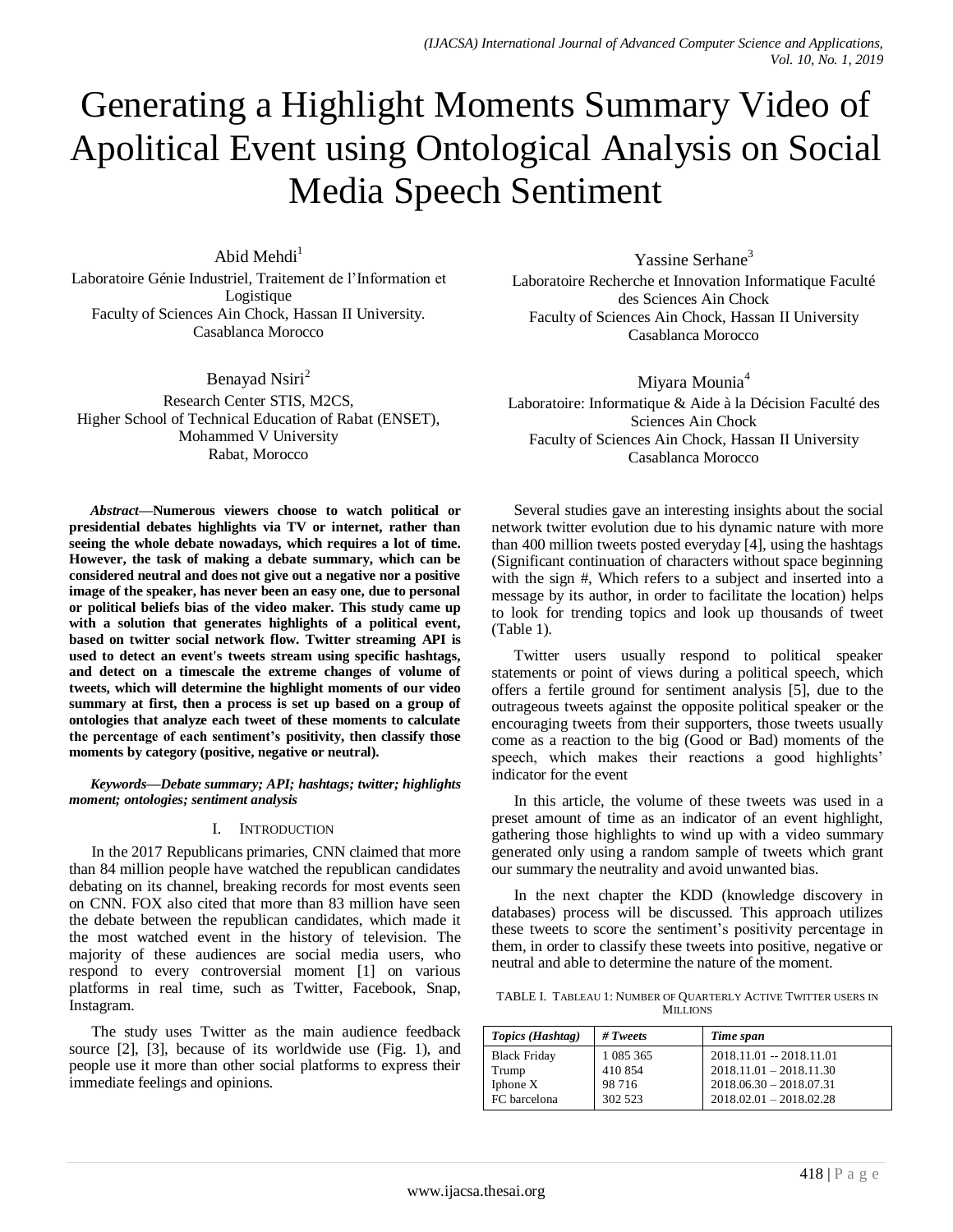

Fig. 1. Number of Quarterly Active Twitters users in Million.

#### II. BACKGROUND

The construction of a summary video, which generates the highlight moments of a political, social or cultural event, is usually based on the image processing of the event, this process is basically established on objects detection [6], [7]. This detection of objects in the case of a speech, can be based on the change of the camera angle from speaker towards public, whenever the audience applauds or boo to show their disapproval or start chatting about controversial statements. However, this approach becomes delicate in cases where certain events or rallies take place where the spectators are seated behind the speaker.

Moreover, other studies rely on approaches that are based on the exploitation of audio by detecting any sudden variation of sound recording [8]–[10] caused by audience reaction, such as applauds or shouts out, this variation reflect the highlight moment during the event (Fig. 2), but unfortunately this approach can have several inconveniences such as special effects added during the event, or even the presence of noise during the whole event.

Due to the inconveniences of objects detection and audio recording analysis approaches to detect the highlight moments of a specific event, and the evolution of social media use, this massive quantity of data generated from these social media platforms especially twitter can be utilized, to generate a summary of this event. Similarly, several research works, such as predicting a movie success based on the reaction tweets from the trailer watching [11], and the prediction of the presidential elections established in several countries such as the USA, France and Pakistan [13],[14],[15].

Those approaches have shown a major success in their predictions, which proves the credibility of using the social network twitter as a source of information to figure out the public tendency.



Fig. 2. Highlight Moment Detection based on Sound Frequency.

Including, the research [12] which use Twitter's data to predict the results of the Pakistan's elections in 2013, thanks to a model of classification developed in Machines Learning by using learning algorithms, in order to classify the tweets into two categories positive (Pro) or negative (Anti), through the sentiment analysis of every collected tweet, this classification is based on the contents of tweets (Hashtags and key word) e.g. The use of capital letters which means a person is shouting, words, emoticons etc. and then a comparison is done by attributing every tweet to the appropriate presidential candidate.

Furthermore, other studies have also been based on the sentiment analysis process of the tweets, i.e. due to the feelings polarization of their spectators during a soccer match [15], which can be identified thanks to the use of the standardized hashtag or the one made or official by their team. This approach creates a framework that handles various reactions from numerous Twitter users during a soccer match [16], and showed as expected positive results, the tweets from users are positive when their team scored a goal and negative if they concede one.

In addition, some researches were developed on fans swearing in tweets, while watching a soccer match and how they used it as a sentiment marker [15]. Their work concentrate heavily on the context of the tweet rather than the swearing itself, because not all swearing tweets reflect negative sentiment. They started by collecting tweets in relation with the English Premier League matches, then they linked these tweets to teams based on how many times a fan tweeted using his team hashtag the most, after that, they filtered these tweets by use of swearing, taking into consideration complication like fans using their opponent hashtags to get their attention. They conclude their work by showing that bad language is not always negative and some of the strongest sentiments expressed are self-critical.

Most of the studies described previously, have used in their approach various methods of data mining, such as KDD process [17], [18], which is used widely in the research field, or using process intended for the professional area such as CRISP-DM (Cross Industry Standard Process for Data Mining) which is considered as an iterative process, and strongly used to satisfy the industrial needs (Domain of engineering, medicine, sales and marketing).

In our study, we will be using the KDD process, because it is complete, precise and answers our needs, which is the search for the knowledge in big data.

Knowledge Discovery and Data Mining is a process that allows the extraction of the different information out of the massive data according to a predefined goal, in order to find oneself with a useful knowledge [19], [20] (Fig. 3).



Fig. 3. KDD Processes.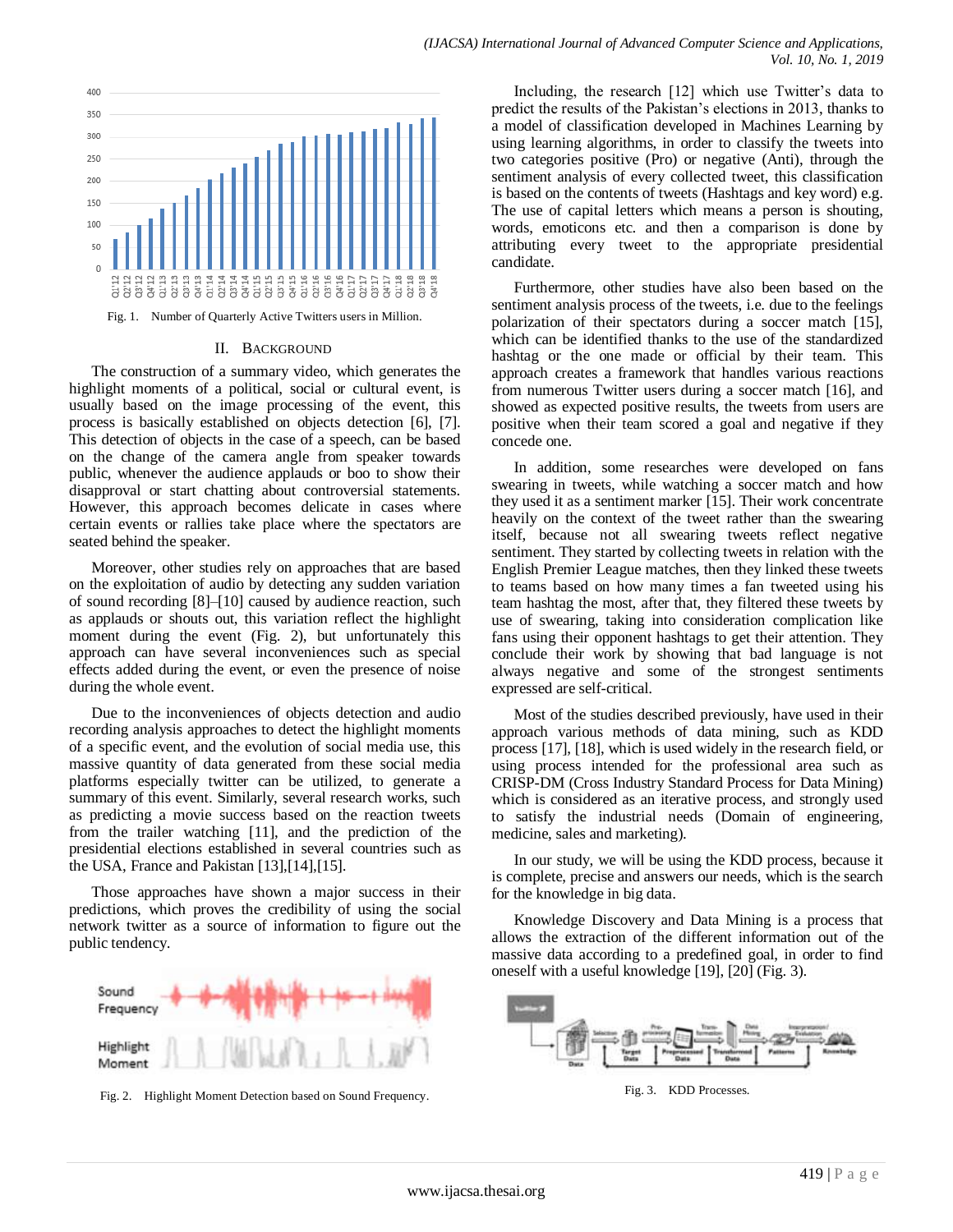This process is composed of 5 main steps (Selection, Pretreatment, Transformation, Data mining and Interpretation) [21].

- Selection: Consists of collecting and choosing the data which results in aggregating a variety of sources into a single target data.
- Pre-processing: Stage that contains the removal of noise and handles the missing values into clean target data.
- Transformation: In this phase, every data is transformed through the reduction of the database dimensions, and the transformation of the attributes, to wind up with a database that meets the requirements of our project objectives.
- Data Mining: This stage consists of choosing and adapting the algorithms of data mining, based on intelligent methods in order to extract data patterns.
- Interpretation: is the final stage of this process, which includes the evaluation and the interpretation of the patterns discovered in order to determine the useful information.

### III. METHOD

The moment there is a broadcasted political event live on television, users begin to tweet about it using related Hashtags, in order to share their opinion and symbolize them in relation with the theme of this event.

Thanks to Twitter's streaming API, the contents was recovered as well as the volume of tweets by their Hashtags in real time via a request sent to the twitter's servers, which allows to obtain a stream of data  $\{(x_i, y_i), i = 1,..., n\}$ ; Taking into example two features of the data it can be represented in the form of a cloud of points of data in a  $(x, y)$  plan (Fig. 4), where the x-axis represents speech time interval and the y-axis represents the number of tweets.

This research purpose is a summary video generation based on the highlight moment detection of an event and the analysis of the sentiment of these moments tweets, i.e. The detection of tweets volume extreme changes on a timescale at first, and then analyze the sentiment of each tweet belonging to the highlight moments in order to measure the percentage of its positivity.

To achieve that, the computing of a function  $f$ , that would allow to reflect the partner of points  $(x_i, f(x_i))$  obtained on a graph, remains indispensable even though it was not explicitly known.

However, the mathematical approach used is the optimization of Lagrange polynomial obtained from the plot described previously [22], the existence of this polynomial is asserted by the following theorem:

There is a unique polynomial  $p_n \in \mathbb{R}_n[x]$ ,  $(\mathbb{R}_n[x])$  being the vector space of polynomials which degree is lower or equal to n) such as:

 $p_n(x_i) = f(x_i) \ \forall \ i \in \{1, 2, ..., n\}$ 

and  $P_n$  is given by Lagrange formula:

$$
P_n(x) = \sum_{i=0}^n f_i l_i(x)
$$

with

$$
f_i := f(x_i) \text{ et } l_i(x) = \prod_{j \neq i} \frac{x - x_j}{x_i - x_j}, i \in \{1, 2, ..., n\}
$$

 $P_n$  is called the polynomial of interpolation of Lagrange in points  $x_i$  for the measures  $f_i$ .

The theorem above allows to create a polynomial function passing by all the points obtained, e.g. as represented in Fig. 5.

However, the peaks of this polynomial function which varies according to the change of the tweets volume in a predefined period lead to the detection of the highlight moments. The latest can be determined through the spikes, which are the local maximums of the polynomial function  $p_n$ i.e. Points that satisfy the optimality conditions:

• Condition 1 (Stationarity)

$$
\frac{\partial p_n}{\partial x}(x_i) = 0
$$

Condition 2

 $\partial^2$  $\frac{\partial^2 F_n}{\partial x^2}(x_i)$ 

First, the method of steepest descent for the stationary points of *f* shall be used, after that a simple selection of the points whose second order derivative are positive will take us to our objective (Peaks Detection) (Fig. 6).



Fig. 4. Tweet Data Volume Represented as a Scatter Graph.

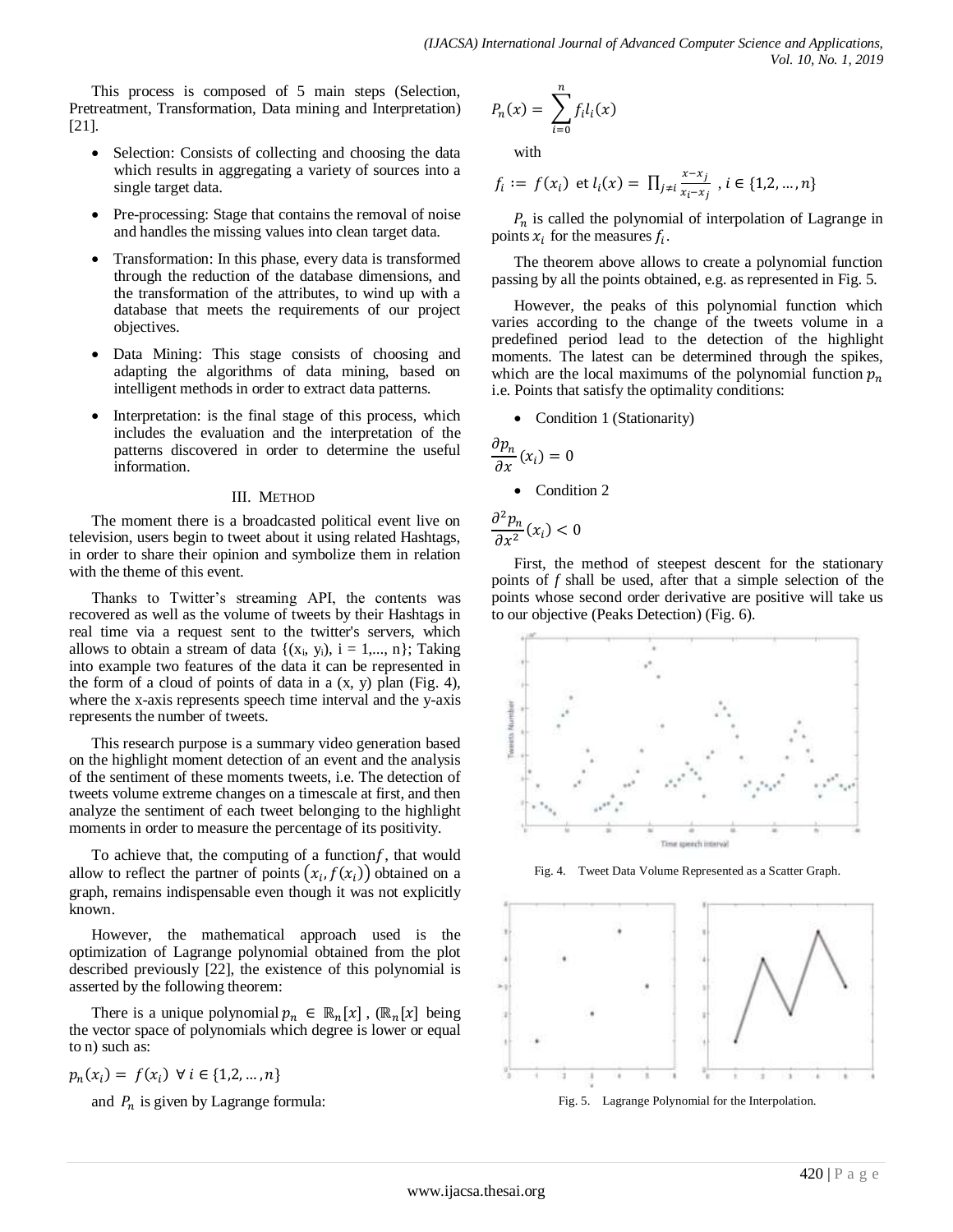

Fig. 6. Peaks Detection.

Once the highlight moments is defined by the generating the polynomial function and by detecting its peaks, the nature of these highlight moments was discovered by applying the sentiment analysis process on each tweets that belong to every peak, in order to measure the percentage of tweeter users' sentiment positivity toward the speaker.

The appropriate process of sentiment analysis comes down to developing a process that allows a classification of published tweet's sentiment, where data extracted from Twitter is analyzed in a granular way, by decomposing sentences into a group of words linked to a global ontology that includes various types of terminology. The aim of the sentiment analysis process is the ability to analyze a sentence and to measure the percentages of its positivity (Positive, negative and neutral) (Fig. 7). However the use of the ontologies in the analysis will have numerous advantages, in particular with regards to the cultural, linguistic and regional expressions... [23].

The global ontology used above allows to regroup different local ontologies, which describe their own local knowledge space in relation to a precise specification of each word or sentence category (positive, negative or neutral), in other words, each local ontology contains words and sentences that used to categorize the tweet components, at this level, this those local ontology becomes a class that belongs to the global ontology. The process of the data creation or modification, within a local ontology, is based on a specific life cycle, which starts from draft mode to the published mode (Fig. 8).

In draft mode, system users can create or edit sentences or words samples, come back to them, save them and continue to work on them until they're ready to be submitted. Once the sample is submitted, it goes into the understood approved folder, where an ontology's local manager would review it.

During the review process, the sample can be either rejected, which would then put it back into the draft, or approved, in this case the sample is published.

At same point some sentences or words samples need to be updated and transferred into another local ontology, due to their meanings or their semantic change.

When the sample is selected to be revised, it goes back into the submitted stage, where the reviewer (manager) can either, once again, reject it or approve it to be revised. In case it's rejected, it goes all the way back to draft mode and starts the process all over again.

In conclusion, the work ends with measuring the sentiment percentage of each peak, that reflects the highlight moment, of tweets volume tweeted by a group of people in a specific moment. In the first stage, the calculation of each tweet sentiment percentage, which participated in generating this highlight, is done by measuring each sentiment category percentage, by using the process that allows the calculation of the sentiment classification percentage via the use of ontologies.

In the Second stage, to make the decision about the analyzed sentiment category of the highlight moment that was generated by the peak of tweets volume, the calculated average sentiment percentage after merging the sentiment classification of each tweet into three major sentiment categories. After that the sentiment with the maximum percentage to that highlight moment was assigned (Fig. 9).



Fig. 7. Process of Classification Percentage Sentiment.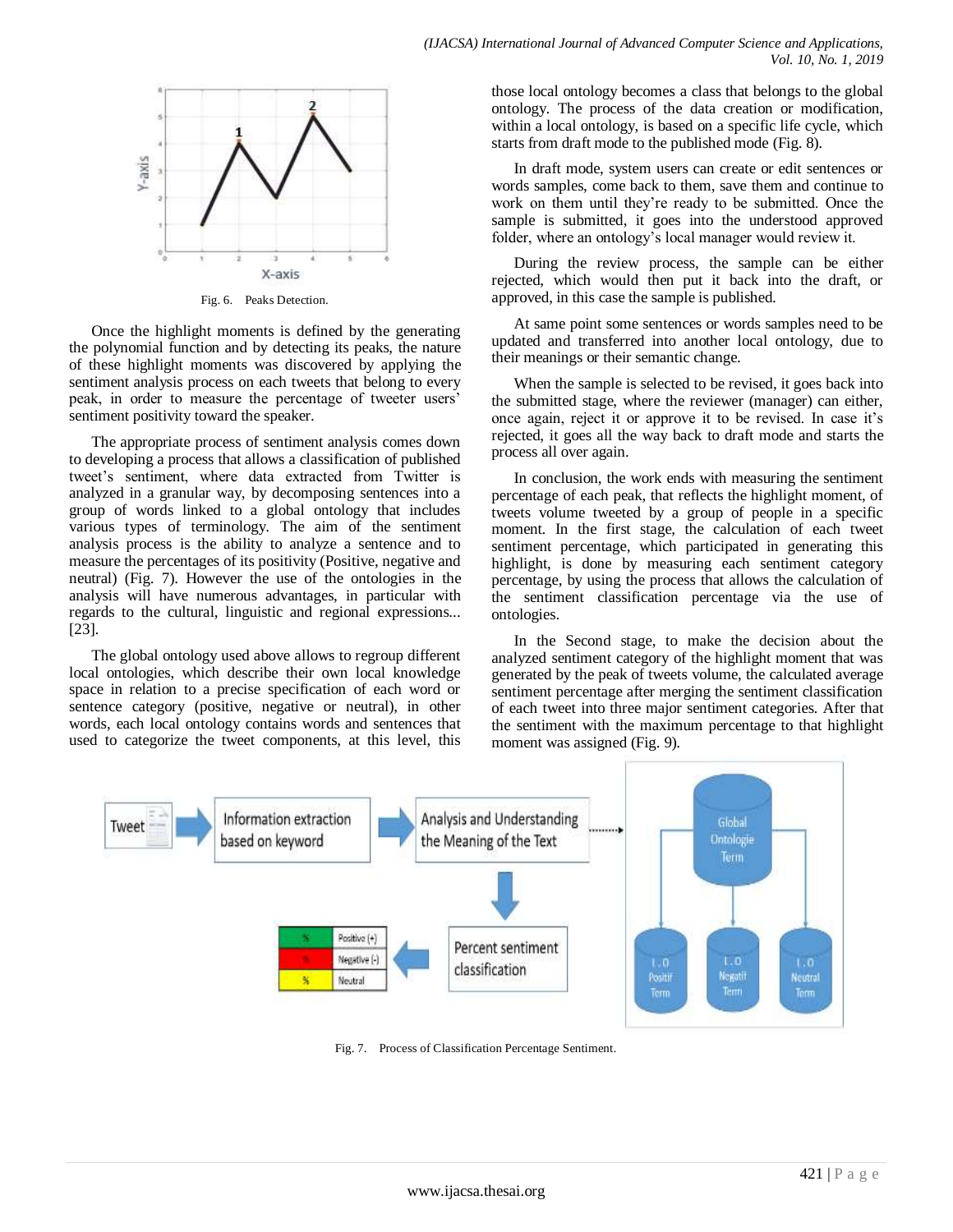

Fig. 9. Highlight Moment Positivity Decision by the Calculating and Merging Process.

## IV. IMPLEMENTATION

To realize our objectives, which are to generate a highlight moments summary video of a live broadcasted event, and to calculate the sentiment percentage by category of each one of the highlight moments, we used the Twitter Streaming API that allows us to query Tweeter databases and get only the tweets data in regard of a specific Hashtag in real time and which were generated in an exhaustive way, those hashtags have in general a relation with our speaker official account, such as #Donaldtrump, #Gop, #Maga, #Trump, #TinyTrump Furthermore, thanks to LaGrange mathematical approach which has been presented in the previous chapter, we project the collected data from the twitter streaming API as a polynomial function in terms of time speech (Fig. 10), in order to detect its local maximums (spike). The obtained peaks can be considered as the highlight moments detection key of our video summary.

Certainly, one of the work main objectives is the capacity to analyze the sentiment of every highlight moment's tweets and this by measuring the positivity rate for each one of them by category (Positive, Negative and neutral). After using the KDD process that provided us with useful information of the big data recovered previously [24].

The measure of this sentiment positivity can arise many challenges, due to many obstacles e.g. linguistic, cultural, regional expressions, etc.

To cope with these challenges, we came up with a reliable approach that uses ontologies, which turns out to be reliable and robust at resolving the semantic problems of the sentence or the group of word that composed the tweets.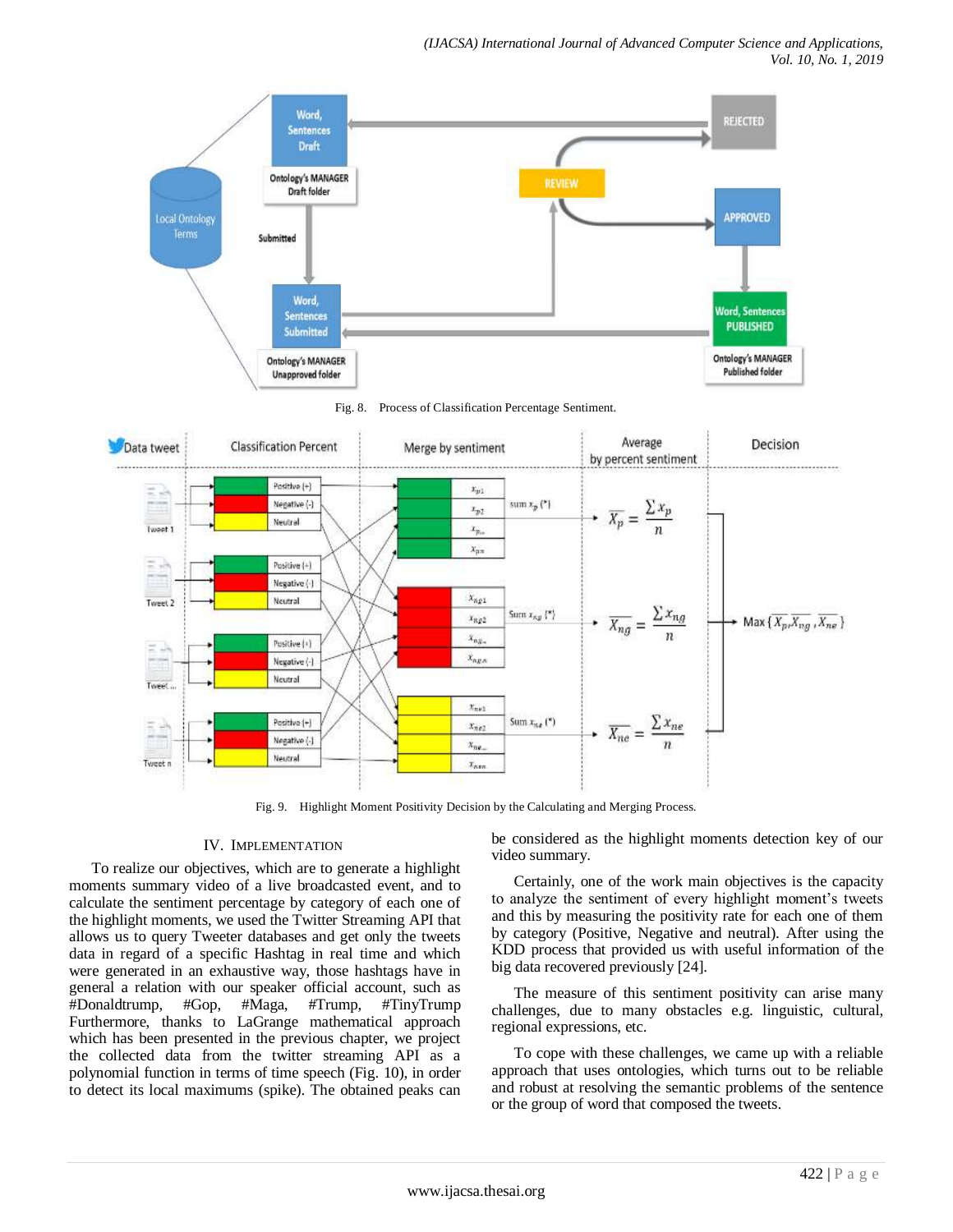

Fig. 10. Highlights Detection in Political Speech by Detection the Locals Maximums of the Obtain Polynomial Function that Reflect the Volume of Tweets During a Political Event.

To improve the interpretation of the sentiment analysis regarding the tweets data extracted at the semantic level, we created a global ontology that can be defined as a warehouse of generic knowledge; this global ontology is based on three types of local ontologies. These local ontologies are kept up to date regularly by adding, modifying or removing regularly the expressions or set of words, according to its category (Positive, Negative or Neutral sentiment).

The measurement of the sentiment positivity percentage of a tweet is based on the existence of the expression patterns that constitute the processed tweet, as well as their rate of occurrence within every local ontology (Fig. 11). Likewise, for a global sentiment classification of a single specific highlight moment. A simplified process was established, and this by merging all together each sentiment category percentage of each tweet that generates the highlight moment detected and by assigning the sentiment with the maximum percentage to the highlight moment global sentiment category (Fig. 12).



Fig. 11. Percentage Measure of Tweeter users' Sentiment Positivity.

Classification Moment: Negative



Fig. 12. Sentiments Classification Percent of the Fifth Highlight Moment.

### V. CONCLUSION

In this article, a study was established on the generation of a video summary of an event, based on highlight moment detection using tweets volume changes, furthermore, a set-up of a process that allows measuring the sentiment positivity percentage of the tweets of these highlight moments, then classifying those tweets by category (Positive, Negative and Neutral) to wind up by classifying each highlight moment by category (Positive, Negative and Neutral) after merging the percentage of each tweet that composed that moment. From the results obtained, it was concluded that our proposed approach can play an important role on the detection of the citizen's sentiment in response to the speaker, which can open up a new perspective that will facilitate the voters to better choose their presidential candidate during an event of a future election and not rely on media.

#### **REFERENCES**

- [1] J. E. M. de Oliveira, M. Cotacallapa, W. Seron, R. D. C. dos Santos, and M. G. Quiles, "Sentiment and Behavior Analysis of One Controversial American Individual on Twitter," Neural Inf. Process. -Springer Cham, pp. 509–518, Oct. 2016.
- [2] C. Paris, H. Christensen, P. Batterham, and B. O'Dea, "Exploring Emotions in Social Media," IEEE Conf. Collab. Internet Comput., pp. 54–61, Oct. 2015.